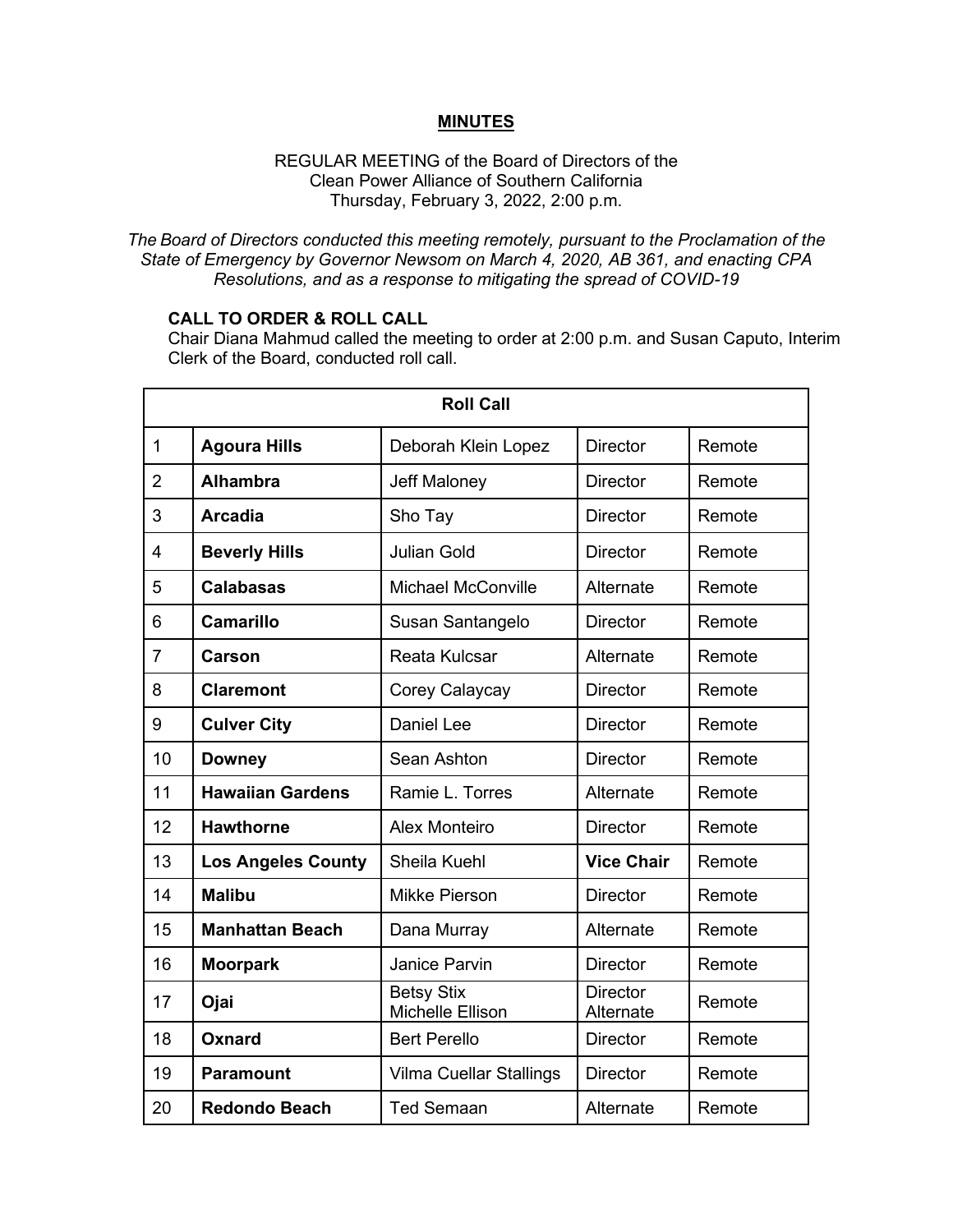| 21 | <b>Rolling Hills Estates</b> | Steve Zuckerman         | <b>Director</b>   | Remote |
|----|------------------------------|-------------------------|-------------------|--------|
| 22 | <b>Santa Monica</b>          | <b>Gleam Davis</b>      | <b>Director</b>   | Remote |
| 23 | Sierra Madre                 | <b>Robert Parkhurst</b> | <b>Director</b>   | Remote |
| 24 | <b>Simi Valley</b>           | <b>Ruth Luevanos</b>    | <b>Director</b>   | Remote |
| 25 | <b>South Pasadena</b>        | Diana Mahmud            | Chair             | Remote |
| 26 | <b>Temple City</b>           | Fernando Vizcarra       | <b>Director</b>   | Remote |
| 27 | <b>Thousand Oaks</b>         | <b>Kevin McNamee</b>    | Director          | Remote |
| 28 | <b>City of Ventura</b>       | Joe Yahner              | Alternate         | Remote |
| 29 | <b>Ventura County</b>        | <b>Linda Parks</b>      | <b>Vice Chair</b> | Remote |
| 30 | <b>West Hollywood</b>        | <b>Lindsey Horvath</b>  | <b>Director</b>   | Remote |
| 31 | <b>Westlake Village</b>      | <b>Ned Davis</b>        | <b>Director</b>   | Remote |
| 32 | Whittier                     | <b>Vicki Smith</b>      | Alternate         | Remote |

All votes are unanimous unless otherwise stated.

## **GENERAL PUBLIC COMMENT**

No general public comment was made.

#### **CONSENT AGENDA**

- 1. Adopt Resolution Finding the Continuing Need to Meet by Teleconference Pursuant to Government Code Section 54953 (e)
- 2. Approve Minutes from December 2, 2021 Board of Directors Meeting
- 3. Approve Minutes from January 6, 2022 Board of Directors Meeting
- 4. Approve and authorize the Chief Executive Officer to execute a Memorandum of Understanding between CPA and Electrical Training Institute for Program Implementation Services on the Clean Energy Workforce Development Investment Plan project with a total financial contribution of \$225,500
- 5. Receive and File Community Advisory Committee Monthly Report

| <b>Motion:</b> | Director Santangelo, Camarillo                                     |  |  |
|----------------|--------------------------------------------------------------------|--|--|
| Second:        | Director Parkhurst, Sierra Madre                                   |  |  |
| Vote:          | The consent agenda was approved by a roll call vote, and a no vote |  |  |
|                | from Director Perello on Item 2 only, as he was not present at the |  |  |
|                | December 2, 2021 meeting.                                          |  |  |

### **REGULAR AGENDA**

- 6. Public Noticing and Discussion of Proposed Amendments to CPA Bylaws
	- Ted Bardacke, Chief Executive Officer, provided a brief oral report. Mr. Bardacke explained that the current requirements in the bylaws prevent the Vice-Chairs from holding officer positions after June 2022, due to either term expiration or choosing not to run for local elective office. To address the issue, one of the proposed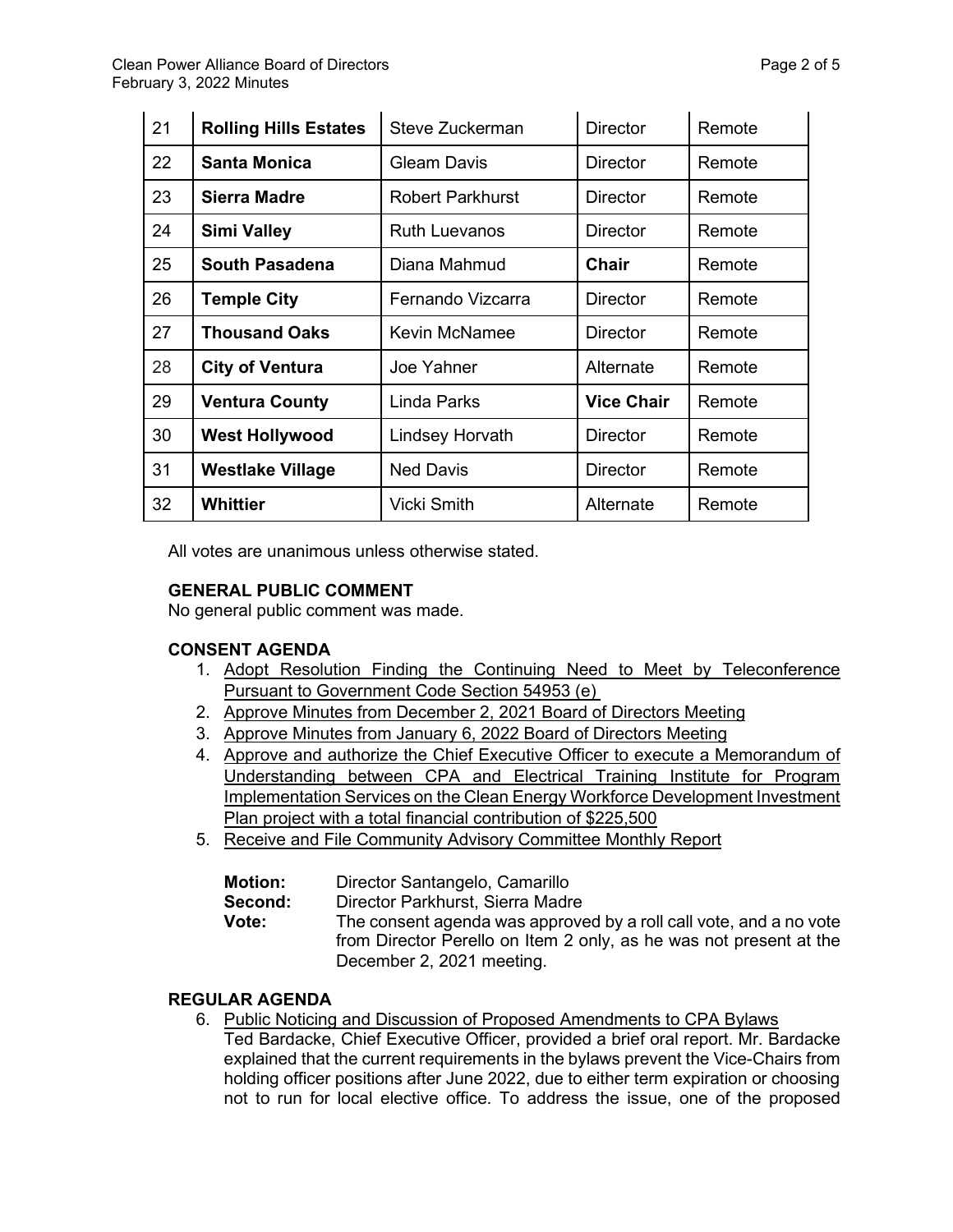changes to the bylaws is to set the County Supervisors for each county Member Agency as Vice Chairs, rather than elected to the position. Mr. Bardacke invited discussion from the Chair and Board Members.

Chair Mahmud stated that the Executive Committee discussed and unanimously agreed that the proposed changes were appropriate.

Director Kulcsar proposed an additional amendment to the bylaws – removal of the eligibility requirement that candidates for at-large positions on the Executive Committee be Regular Directors only. Director Kulcsar noted that if given the opportunity, Alternate Directors would participate and engage even more, and are already allowed to serve on CPA standing policy committees. Several Directors expressed gratitude for Director Kulcsar's participation and input but did not support the additional proposed amendment, citing concerns that Alternate Directors, in particular city staff, will not be accountable to the electorate like a Regular Director is. Directors pointed out that the distinction of CPA is that its leadership is accountable to its constituents. Vice Chairs Kuehl and Parks, and Directors Gold, Parkhurst, Zuckerman, Perello, Santangelo, and Calaycay all provided comments in support of the proposed amendments as presented by staff.

Chair Mahmud noted that the proposed amendments allow CPA to benefit from the continued leadership of both Vice Chairs Kuehl and Parks until their terms expire; and expressed gratitude for Director Kulcsar's participation in the CPA Board and Committees. Chair Mahmud concluded the discussion by stating that accountability to constituents was a guiding principle in adding eligibility requirements for leadership positions.

In response to Director Torres's comment about the attendance and participation of Regular Directors, Chair Mahmud clarified that there are attendance requirements for Regular Directors who would like to serve on the Executive Committee.

## **CLOSED SESSION**

7. CONFERENCE WITH LEGAL COUNSEL—ANTICIPATED LITIGATION Significant exposure to litigation pursuant to paragraph (2) of subdivision (d) of Section 54956.9: 1

Nancy Whang, General Counsel, stated that there was no reportable action taken.

#### **MANAGEMENT REPORT**

Mr. Bardacke discussed a Southern California Edison (SCE) billing issue that CPA was made aware of only two days prior to the Board meeting. About 145,000 CPA customers received SCE bills without CPA charges in late December. The error originated in the new SCE billing system and although the error is fixed, a discussion has just begun to identify where both the system and communication breakdown occurred.

Directors Gold, Maloney, and Monteiro noted that they were affected by the error and that talking points will be helpful to explain the situation to residents in their communities. Directors Semaan, Santangelo, Ramirez, and Perello also requested that talking points and customer communication be shared with member agencies so they can communicate the error to customers. Director Perello also expressed appreciation for CPA staff's transparency when issues like this occur. In response to questions, comments, and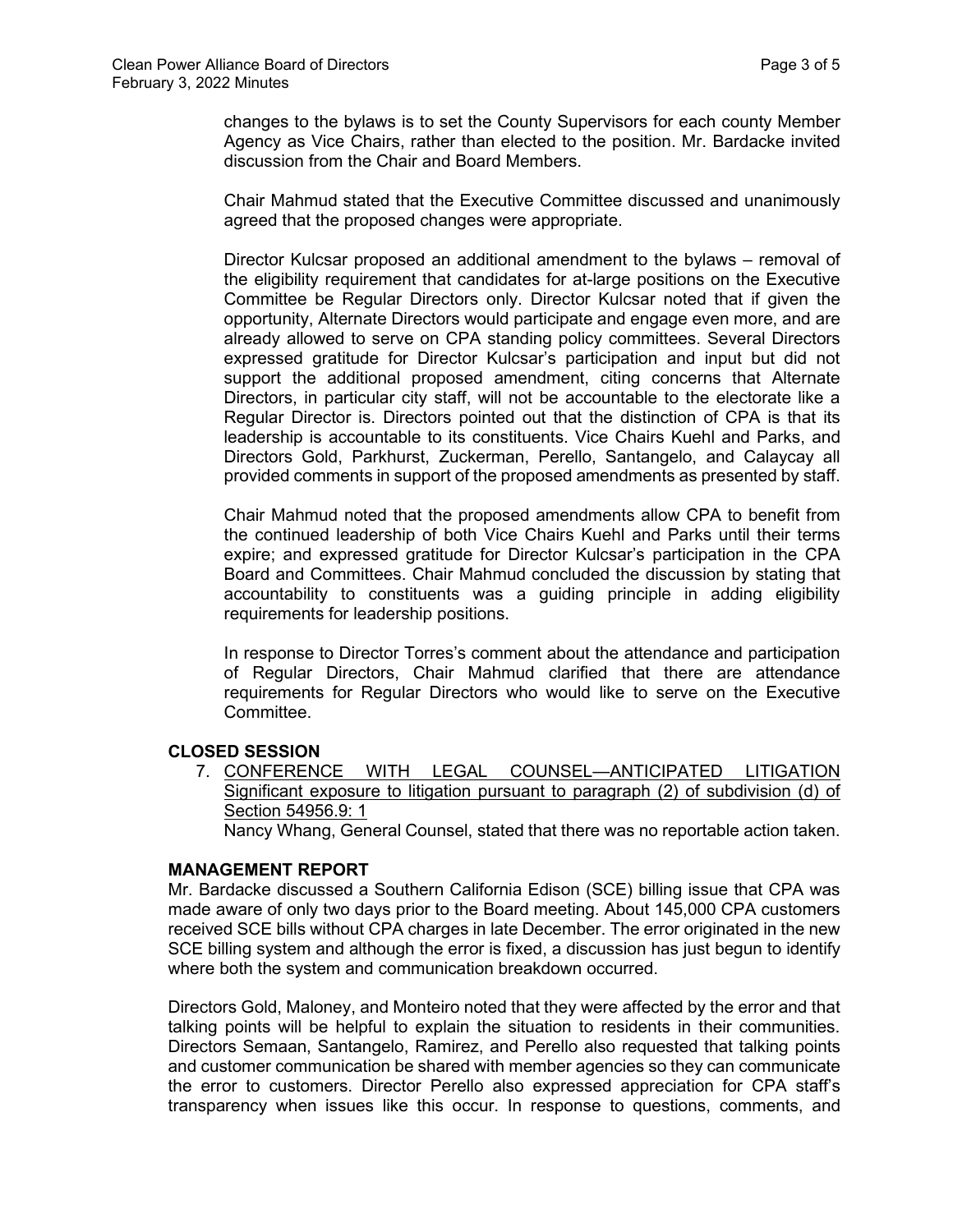feedback from Board members, Mr. Bardacke confirmed that talking points will be shared with Board members and CPA will conduct outreach to its customers as well. Directors Ashton and Monteiro also suggested that CPA explore the feasibility of acquiring its own billing system.

Mr. Bardacke also provided an update on CPA operations. All active residential customers who are eligible for utility bill relief under the California Arrearage Payment Program (CAPP) will receive amounts equal to 100% on their eligible past due amounts totally more than \$15 million and credits will be automatically applied on customers' bills over the next several weeks. The Hawthorne City Council voted unanimously to change their default rate to 100% Green and the City of Hermosa Beach voted unanimously to conduct a feasibility study on the viability of joining CPA. In the next 6-8 weeks, several CPA member agencies will consider the Power Ready MOU. Mr. Bardacke reviewed the process to join CPA, provided updates on the Power Response program, residential Time of Use transition, and member agency surveys on electrification reach codes and diversity, equity, and inclusion.

Directors Parkhurst and Horvath thanked staff for their efforts in CPA-led initiatives, particularly in the areas of DEI and electrification. Director Ellison reported that Ojai recently passed an electrification reach code and banned natural gas in new build construction and offered advocacy assistance for cities interested in passing their own electrification reach codes. Director Monteiro thanked those who helped him build support for passing the 100% Green default rate change in Hawthorne.

## **COMMITTEE CHAIR UPDATES**

Director Horvath, Legislative & Regulatory Committee Chair, announced that a virtual Lobby Day will occur in May to engage new representatives and find support on issues that affect CPA.

Director Gold, Finance Committee Chair, reported that CPA is in good financial health and the Committee recently discussed the CPA collections guidelines and will review it again in the coming months.

Director Parkhurst, Energy Planning & Resources Committee Chair, reported that the Committee recently discussed the Mid-Term Reliability RFO and shortlisted/waitlisted five projects that will help CPA meet about half of its long-term procurement requirements for long-duration storage and baseload renewables.

Each Committee Chair encouraged Board members to join and participate in the Committees of their interest.

#### **BOARD MEMBER COMMENTS**

Vice Chair Parks announced that the County of Ventura recently approved two measures; one to require city leases with other entities to use 100% clean energy and allowing the use of 100% clean energy as a GHG mitigation measure in CEQA documents. Director Ellison thanked cities that have opted for the 100% Green default rate as it created momentum for a statewide movement towards clean energy and mentioned several cities in Southern and Northern California that are also transitioning to 100% clean energy, citing CPA's experience and success. Vice Chair Kuehl emphasized discussions happening throughout various county commissions, cities, and agencies about transitioning to zero